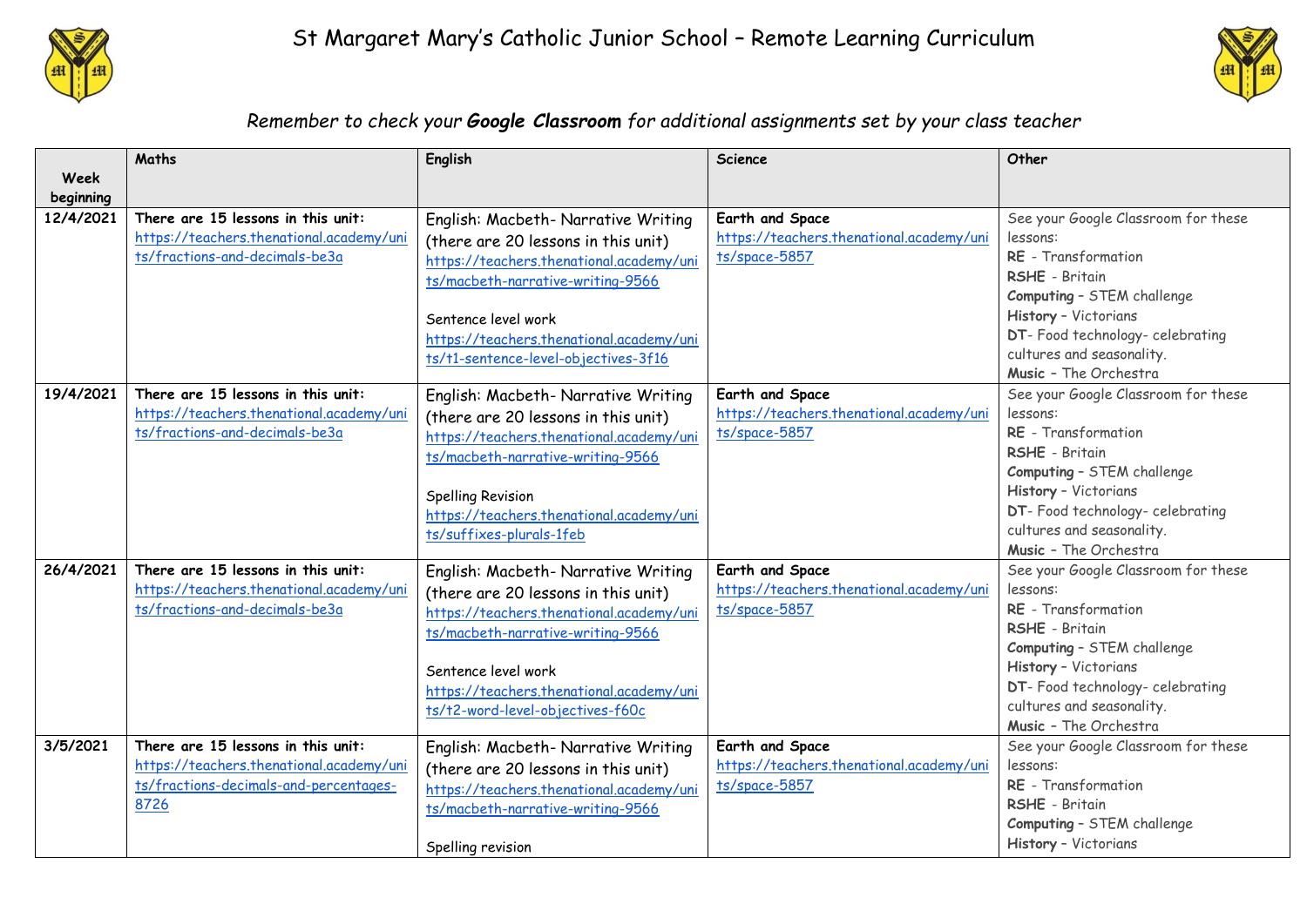|           |                                          | https://teachers.thenational.academy/uni  |                                          | DT- Food technology- celebrating                |
|-----------|------------------------------------------|-------------------------------------------|------------------------------------------|-------------------------------------------------|
|           |                                          | ts/suffixes-ate-en-ify-ise-tion-ity-ness- |                                          | cultures and seasonality.                       |
|           |                                          | al-ic-ary-ery-ful-less-d62b               |                                          | Music - The Orchestra                           |
| 10/5/2021 | There are 15 lessons in this unit:       | English: The Highwayman- Narrative        | Earth and Space                          | See your Google Classroom for these             |
|           | https://teachers.thenational.academy/uni | Writing (there are 25 lessons in this     | https://teachers.thenational.academy/uni | lessons:                                        |
|           | ts/fractions-decimals-and-percentages-   | unit)                                     | ts/space-5857                            | RE - Freedom and Responsibility                 |
|           | 8726                                     | https://teachers.thenational.academy/uni  |                                          | RSHE - Britain                                  |
|           |                                          | ts/the-highwayman-narrative-writing-      |                                          | Computing - STEM challenge                      |
|           |                                          | 30 <sub>da</sub>                          |                                          | History - Victorians                            |
|           |                                          |                                           |                                          | DT- Food technology- celebrating                |
|           |                                          | Sentence level work                       |                                          | cultures and seasonality.                       |
|           |                                          | https://teachers.thenational.academy/uni  |                                          | Music - The Orchestra                           |
|           |                                          | ts/t3-punctuation-level-objectives-538a   |                                          |                                                 |
| 17/5/2021 | There are 15 lessons in this unit:       | English: The Highwayman- Narrative        | Earth and Space                          | See your Google Classroom for these             |
|           | https://teachers.thenational.academy/uni | Writing (there are 25 lessons in this     | https://teachers.thenational.academy/uni | lessons:                                        |
|           | ts/fractions-decimals-and-percentages-   | unit)                                     | ts/space-5857                            | RE - Freedom and Responsibility                 |
|           | 8726                                     | https://teachers.thenational.academy/uni  |                                          | RSHE - Britain                                  |
|           |                                          | ts/the-highwayman-narrative-writing-      |                                          | Computing - STEM challenge                      |
|           |                                          | 30 <sub>da</sub>                          |                                          | History - Victorians                            |
|           |                                          |                                           |                                          | DT- Food technology- celebrating                |
|           |                                          | Spelling revision                         |                                          | cultures and seasonality.                       |
|           |                                          | https://teachers.thenational.academy/uni  |                                          | Music - The Orchestra                           |
|           |                                          | ts/homophones-near-homophones-5807        |                                          |                                                 |
| Half Term |                                          |                                           |                                          |                                                 |
|           |                                          |                                           |                                          |                                                 |
| 7/6/2021  | There are 10 lessons in this unit:       | English: The Highwayman- Narrative        | Forces                                   | See your Google Classroom for these             |
|           | https://teachers.thenational.academy/uni | Writing (there are 25 lessons in this     | https://teachers.thenational.academy/uni | lessons:                                        |
|           | ts/problem-solving-with-whole-numbers-   | unit)                                     |                                          | RE - Freedom and Responsibility                 |
|           | and-decimals-0106                        | https://teachers.thenational.academy/uni  | ts/forces-717d                           | RSHE - Britain                                  |
|           |                                          | ts/the-highwayman-narrative-writing-      |                                          | Computing - STEM challenge                      |
|           |                                          | 30 <sub>da</sub>                          |                                          | Geography - North and South America             |
|           |                                          |                                           |                                          | DT- Design for purpose                          |
|           |                                          | Spelling revision                         |                                          | Music - The Orchestra                           |
|           |                                          | https://teachers.thenational.academy/uni  |                                          |                                                 |
|           |                                          | ts/syllables-fer-syllables-3a24           |                                          |                                                 |
| 14/6/2021 | There are 10 lessons in this unit:       | English: The Highwayman- Narrative        | Forces                                   | See your Google Classroom for these             |
|           | https://teachers.thenational.academy/uni | Writing (there are 25 lessons in this     |                                          | lessons:                                        |
|           | ts/problem-solving-with-whole-numbers-   | unit)                                     | https://teachers.thenational.academy/uni | RE - Freedom and Responsibility                 |
|           | and-decimals-0106                        | https://teachers.thenational.academy/uni  | ts/forces-717d                           | RSHE - Britain                                  |
|           |                                          | ts/the-highwayman-narrative-writing-      |                                          | Computing - STEM challenge                      |
|           |                                          | 30 <sub>da</sub>                          |                                          | Geography - North and South America             |
|           |                                          |                                           |                                          |                                                 |
|           |                                          |                                           |                                          | DT- Design for purpose<br>Music - The Orchestra |